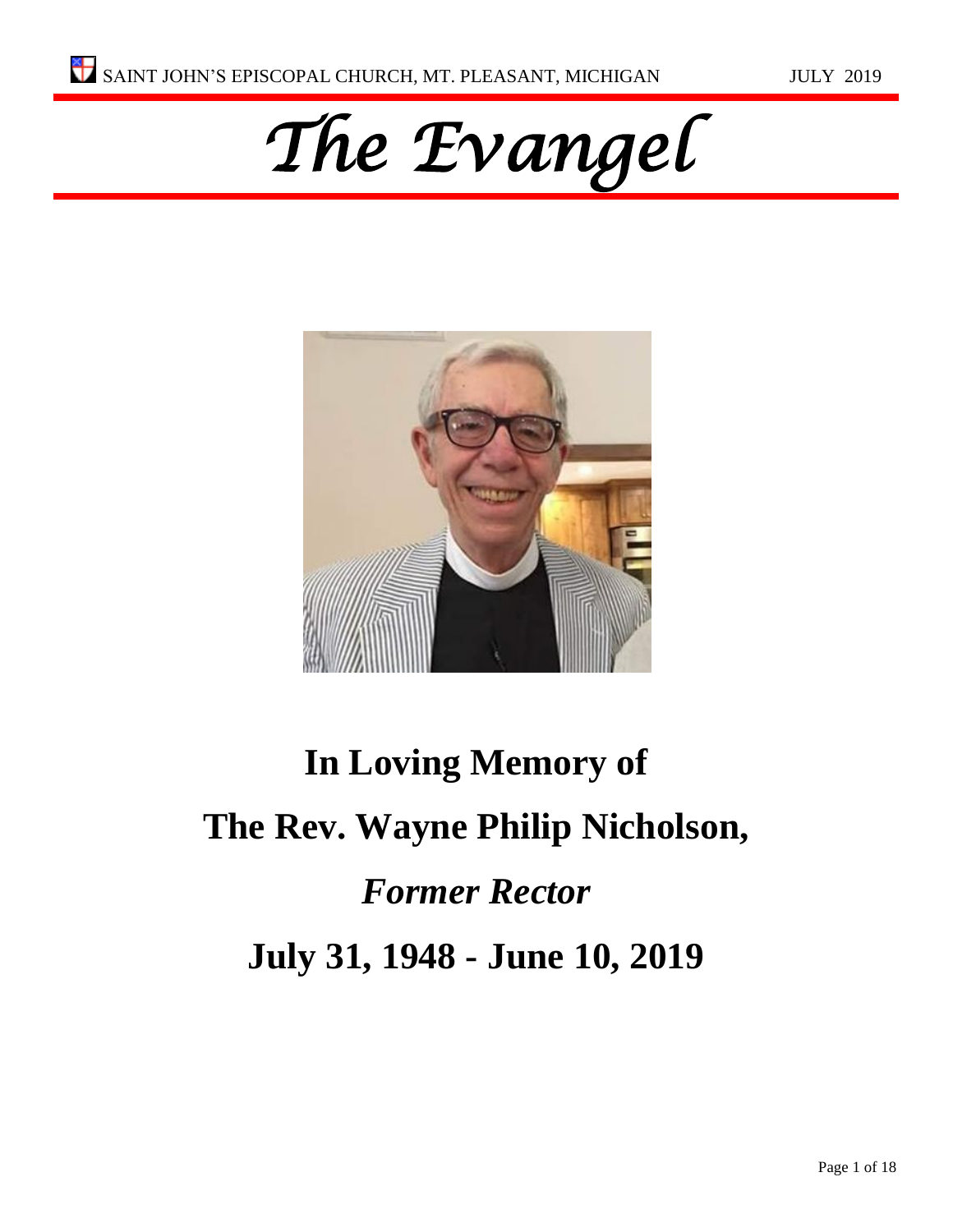

**Remember Our Homebound Members** Stop by to visit or drop a card to our parish members who are homebound.

#### **Alma Dickerson**

461 E. Wing Rd., Mt. Pleasant 772-2516.

#### **Al Neal**

Longtime member of St. John's, has moved to Brighton to be near his son. His new address is: Brookdale Brighton 833 E. Grand River Ave., Apt. 122 Brighton, MI 48116.

#### **St. John's Prayer Group**

The 16 members of the Prayer Group offer petitions daily for the church and for specific requests. All parishioners are welcome to become members of



the Prayer Group or to submit requests by calling Sandy Wood, 773-9326, Martha Rarick, 773-7510, or the church office at 773-7448.



#### **Home Communion**

Just a reminder: you should let the parish office know if you are ill and wish to receive communion or a visit from either the clergy or a Lay Eucharistic Minister



| George Clapp               | 3              |
|----------------------------|----------------|
| Hazel Hart                 | $\overline{4}$ |
| Ann Marie (Brockman) Orren | 8              |
| Olivia Ohler               | 11             |
| Karen Varanauskas          | 15             |
| <b>Sally Goodrow</b>       | 16             |
| <b>Charles Sherwood</b>    | 17             |
| Joyce Baugh                | 19             |
| Valerie (Wood) Boman       | 19             |
| <b>Claudette Shaffer</b>   | 21             |
| <b>Bernice Cole</b>        | 22             |
| Sam Raisanen               | 24             |
| Ford Dingman               | 25             |
| Al Neal                    | 25             |
| Kendall k\Klumpp           | 26             |
| Robert Cosan               | 28             |
| Tess Bloem                 | 30             |
|                            |                |



| George & Diana Clapp       | 3  |
|----------------------------|----|
| David & Jennifer Dingman   | 11 |
| Henry & Nancy Fulton       | 13 |
| Ralph Baber & Karen V.     | 15 |
| Eric & Jessica Vinciguerra | 15 |
| Sam & Lara Raisanen        | 20 |
| Clancy & Pat DeLong        | 25 |

#### **The Altar Flower Calendar**

is posted near the back door of the Church. Please consider a Sunday that is a good date for you to honor or remember a loved one and sign up to provide altar flowers. Flowers are a wonderful addition to worshiip!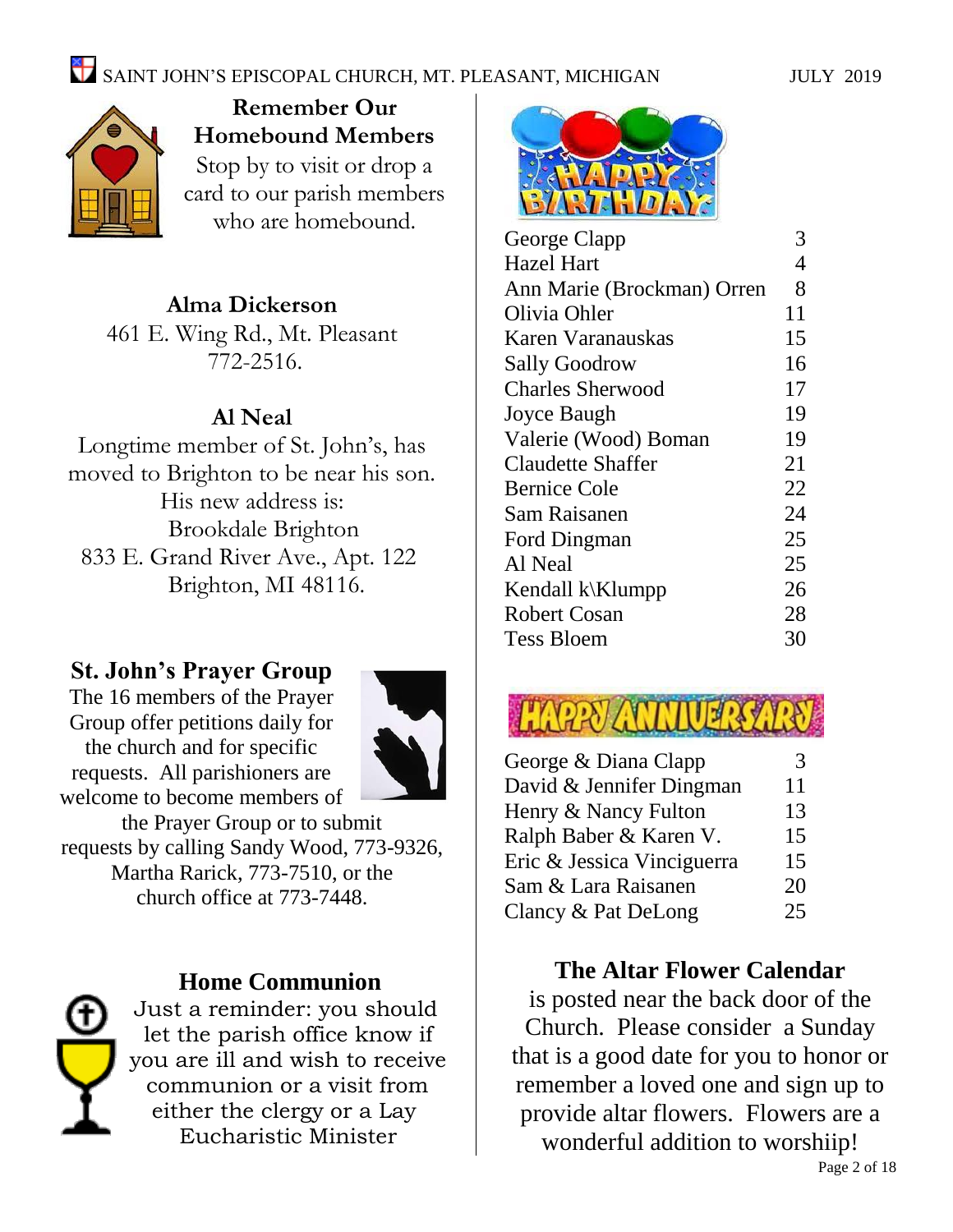## **BISHOP HOUGLAND'S MESSAGE TO THE PARISH**

*Read by The Rev. Canon William Spaid at the Requiem Eucharist June 22, 2019*

Dear people and friends of St. John's,

Dana and I are so sorry we are unable to be with you today, and we send our love and condolences especially to Harry and Nikki, to the dear people of St. John's, and to all who mourn for Wayne.

Wayne was an exemplary priest whose wit and wisdom will be missed. We are grateful for his many contributions to the life of the Diocese of Western Michigan.

I also want to extend my gratitude to those who have extended pastoral care and concern on my behalf, especially Mother Diane Stier. Although we are far away, we are present with you today in prayer and in Spirit.

Peace,

Whayne

#### **REQUIEM EUCHARIST Homily**

by The Rev. Sr. Diane Stier, ec, Associate Priest *Based on Jeremiah 18:1-6, Philippians 3:1-11, and Luke 24:13-35*

In the name of the Divine Mystery, who made us, who loves us, and who travels the way with us.

"We had hoped..." Yes, like those two disciples on the road to Emmaus, we had hoped. Like those two disciples, since hearing and talking about all these things that had happened, we, too, have stood still, looking sad. We gathered in this church only two weeks ago to pray for healing for our brothers Wayne and Harry. "We had hoped..." Harry and Nikki, with you we had hoped.

And yet here we are. Like those two disciples, we find ourselves downcast. You can almost hear those two, in the story they tell, including the heartfelt words that linger in our own hearts, "and it isn't fair." But this Emmaus story offers us a lesson in grief. When the stranger asks them what they've been talking about, he gives them a chance to tell their story -- and that is part of the reason we gather in community when we are grieving. It is part of the gift we give to one another, a chance to tell our story. But the stranger gives them another gift -- of seeing what has happened in the context of their faith. We are told, "Then beginning with Moses and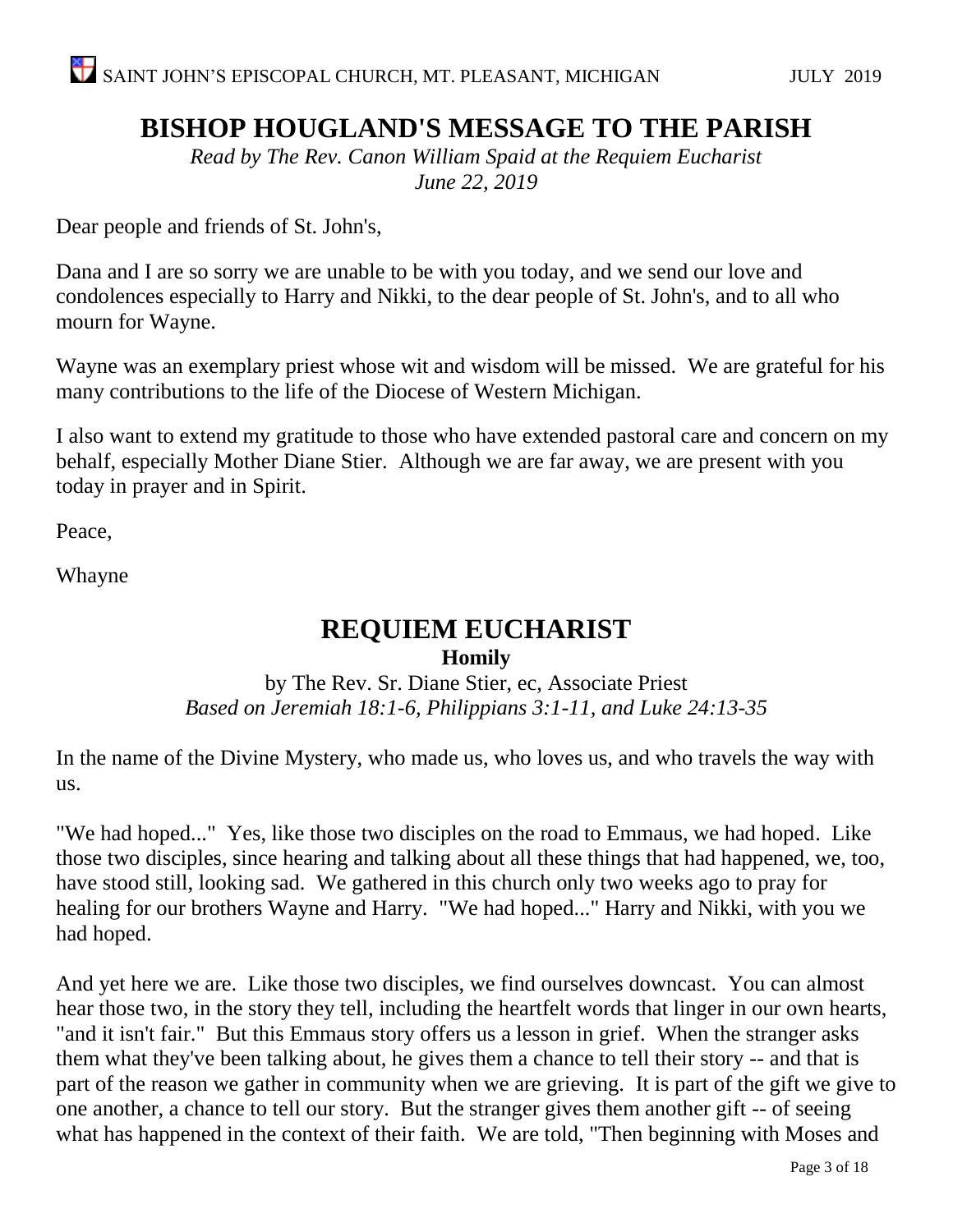all the prophets, he interpreted to them the things about himself in all the scriptures." Jesus was not holding a Bible study or giving a complicated exegesis. No, Jesus was doing there what he did with his life: revealing God to them and to us. The stranger asked them to remember what they knew of this one they had lost and helped them see and remember what they knew and believed about God.

When they invite this stranger to stay with them, to break bread with them, they come to recognize that the One they loved and thought lost was not really gone from them at all. "Then their eyes were opened, and they recognized him; and he vanished from their sight."

Wayne *has* vanished from our sight. But we recognize him *here.* Our hearts burn with recognition of this man who put his life in the hand of the potter and was willing to be remade, over and over again, into a vessel that served so many. "Then the word of the Lord came to me: Can I not do with you, O house of Israel, just as this potter has done?" Wayne heard those words and believed them. And his life remade, gave witness to others "that the one who began a good work among you will bring it to completion."

As one dear friend of Wayne's wrote, "Wayne's call to priesthood, which he lived joyfully and deeply, could not have been anticipated by earlier journeys in his life that beckoned toward selfdestruction and despair. The movement to sobriety of any kind is not an easy road, and Wayne made that journey and helped others walk that same pathway."

And there is the story of Wayne in a nutshell, perhaps. He walked the *talk,* this man. He literally walked the journey when he made the pilgrimage on the Migrant Trail a few years ago. He was not content only to speak of our call to accompany our brothers and sisters, to work for the dignity of every person. He went to *be* with people, where they were. He walked the talk when he spoke at demonstrations here in Mt. Pleasanty. He had a knack for *preaching* about social justice, but he had a passion for trying to *live* it.

The Emmaus story is so poignant for us today, perhaps, because it allows us to see *Wayne* as the stranger who accompanied so many of us on our journeys, who listened to our stories, who shared his own, who broke bread with us -- the bread of Eucharist, and the bread of his life. And our hearts burn within us, because a part of us recognizes very well that God found a dwelling place in Wayne, that God accompanied us through Wayne.

And I do not think it is heretical to see Wayne in that stranger accompanying the disciples on the road to Emmaus. Each of us, we say, is made in the image and likeness of God. We profess that in baptism we are united with Christ. We claim to be God's children. But we hesitate at acknowledging that we can indeed find God present in one another. Well, let us not hesitate here. Now is the day and time and place for us to bet able to claim what our hearts tell us -- not that Wayne was perfect or the full embodiment of the Christ, but that we found in him one who was willing to travel the way with us, one who would help us remember what we believe and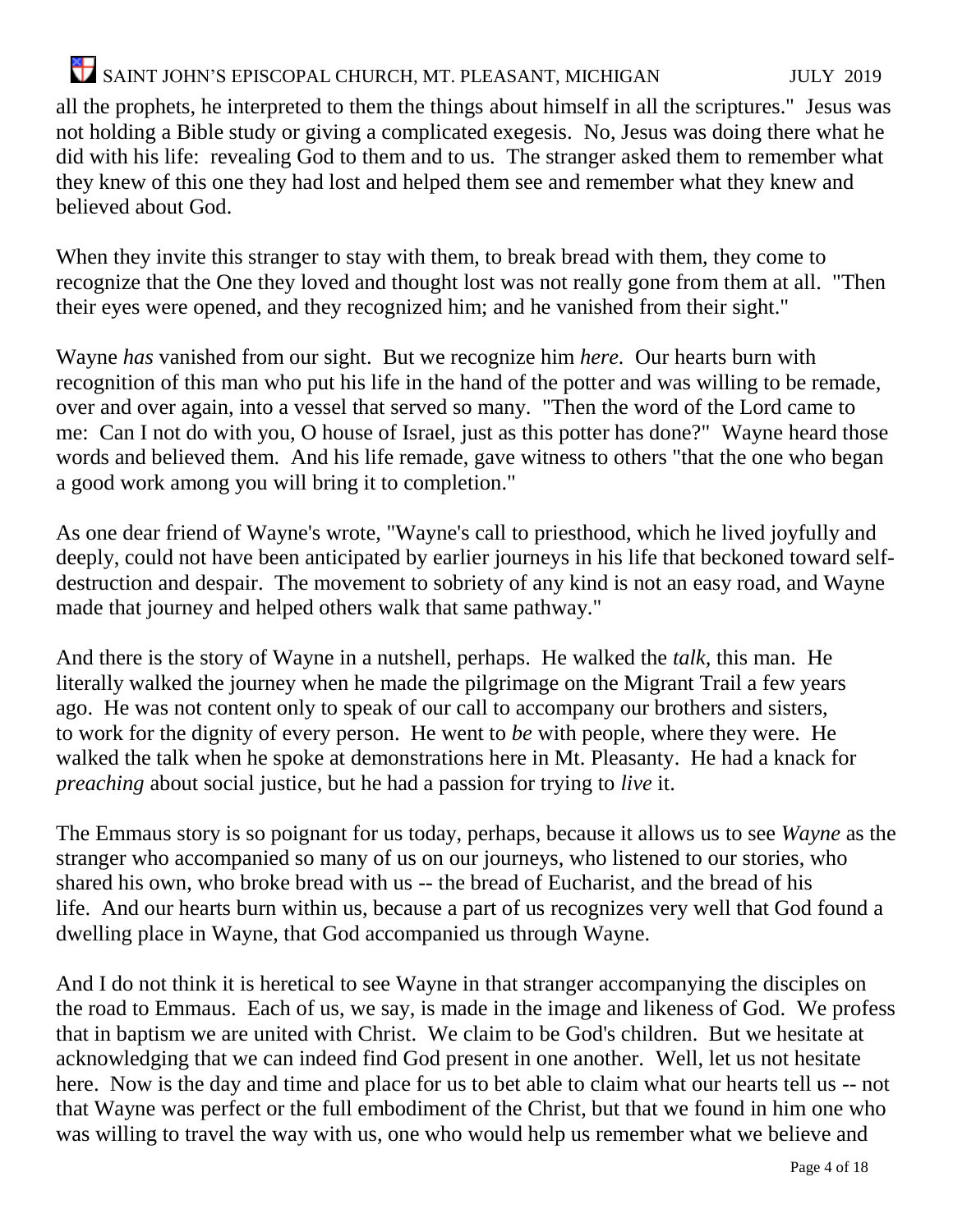know about this God who is mystery beyond our knowing, but who indeed made us and remakes us -- like the potter -- and who certainly and surely loves us unconditionally.

What drew us to Wayne -- what draws us here -- is that Wayne allowed God to express Godself in him. By the way he lived his life, Wayne shared what he had come to know of God. That God welcomes EVERYONE -- and welcomes them in ways they can hear, so he just made cookies with some students and opened this church for recitals for others, worked to make medical care available to the poor in the community, and made space for the homeless within these walls of St. John's. He even welcomed two Catholic nuns -- and you can see what happened there.

He knew a God who was present in all things -- and so Wayne celebrated that presence in beautiful music, and in good food. With care he wove the strands of life into beautiful cloth. He loved drama and extravagant chanting. I doubt that we will every hear again that Mozarabic chant that he sang on high feasts here, but he used it to ace one of his final exams in seminary, he told me, and he loved it. He loved the bells and smells of high liturgy -- because he knew God was both intimate companion -- *and* Mystery beyond our knowing. And he celebrated both.

No, I do not think it is heretical to see Wayne in that stranger accompanying the disciples on the road to Emmaus -- any more than it is to hear Wayne's voice in the reading from Philippians: "I thank my God every time I remember you, constantly praying with joy in every one of my prayers for all of you, because of your sharing in the gospel from the first day until now." Each of us, each of you here, was in some way a cause of joy in Wayne's life. We each became a part of the gospel -- the Good News -- of Wayne's life. And I can hear Wayne speaking those words of Paul: "It is right for me to think this way about all of you, because you hold me in your heart, for all of you share in God's grace with me."

Yes, we hold Wayne in our hearts. But let us not keep him bound there. As Jesus said when he called Lazarus forth from the tomb, "Untie him, and let him go free." Tell the stories, share the gospel, the *good news* that you found in him. Recognize that this stranger that walked among us and with us was bearing the image of the Risen Christ -- as we are all called to do. And let us recognize Christ and all the communion of saints, especially our brother Wayne, present with us in the breaking of the bread this day. Amen.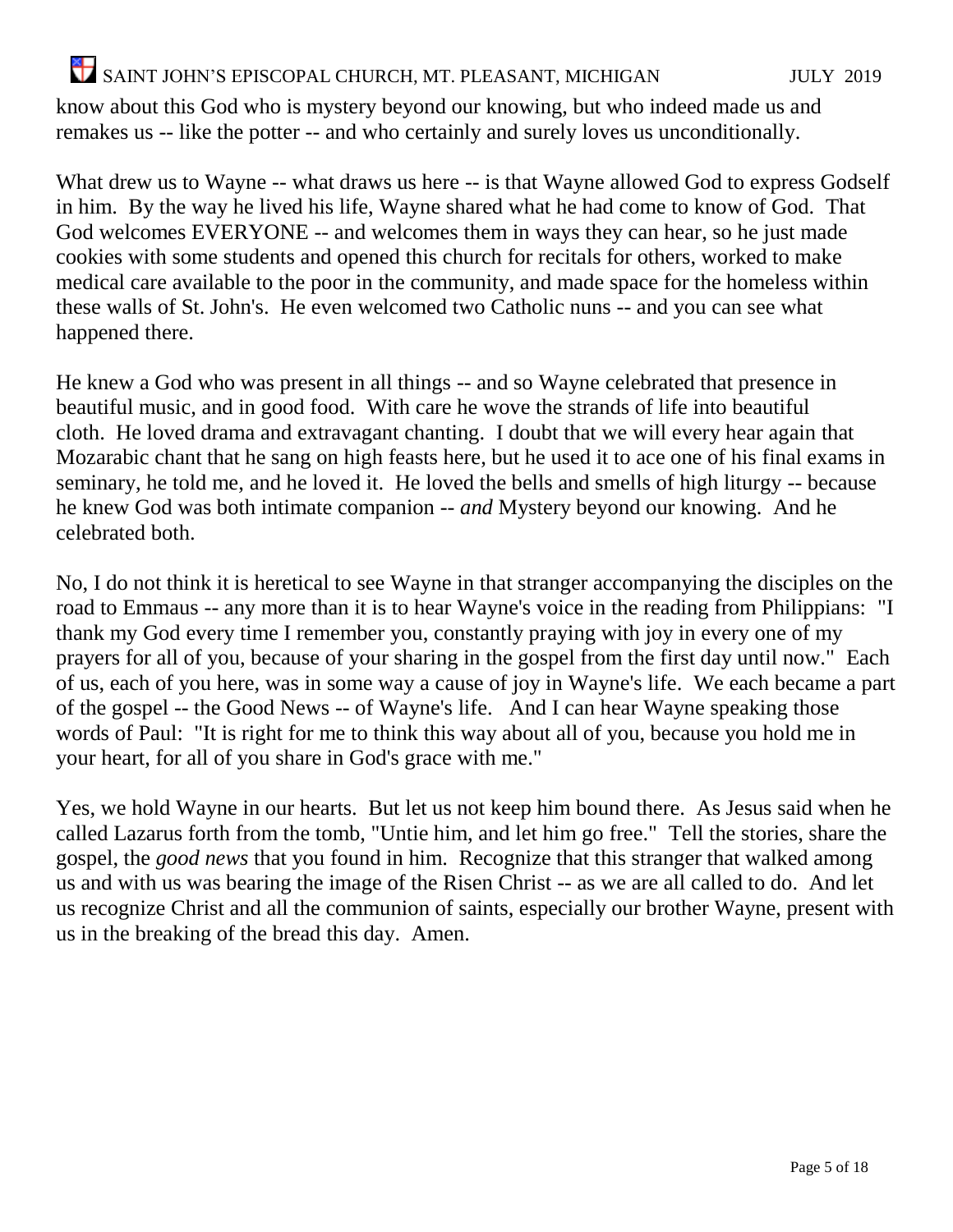#### **REQUIEM EUCHARIST Eulogy for The Rev. Wayne P. Nicholson** by The Rev. Nancy Casey Fulton, Deacon June 22, 2019

As deacon, I stood every Sunday at the altar with Wayne, and so I had a glimpse of his emotions, both laughter and tears.

He introduced us to hymns from his spiritual journey. His favorite from his days in seminary, was, of course, "General Seminary," from "Praise II," a poem by 17th-century priest and poet, George Herbert. We sang it several times a year; and as I grew to know Wayne better, I realized that it was for him the outward sign of his faith, of his drive to purge his demons, of his intense desire—as he once told my husband—to be the rector of a parish at prayer in the name of our loving maker, our "King of Glory."

I am thankful for those 12 years standing with Wayne, hearing his story, seeing the strength of his faith, his sense of urgency to serve God, and singing "King of Glory" with him through tears.

Wayne had been a corporate travel agent for many years. He had struggled in those years with substance abuse until his uncle and close friends rescued him from his addiction.

Thankful to be alive and healthy, Wayne immersed himself in the life of the church. In San Francisco, he became active at St. Gregory of Nyssa Episcopal Church, whose members led him to dish out meals at a homeless shelter, a ministry that was a force in his belief that he had a call to priesthood. He enrolled in General Seminary, where he took part in daily worship, and where he and his classmates led worship in lower Manhattan in the days following the devastation of 9/11. After his ordination, Wayne served first in a small parish in New York State, then here at St. John's, at Harry's urging after he had studied what the parish had to offer.

From the beginning of his ministry here,Wayne was forthright. He did not downplay his sexual orientation nor his struggles with addiction. Indeed, they were at the center of his story—at the center of his drive to speak of God's love and forgiveness for everyone.

The parish responded with love to his honest message, as did those who dropped by to see what St. John's was all about, and those whom Wayne met in his many commitments in the community at large. The parish joined with him in opening our doors and our hearts to the homeless men, women, and children who came to us each winter, the people we served in our laundry ministry and in our work through the John H. Goodrow Fund, and the people who did not find a spiritual home elsewhere but who heard Wayne's invitation to join us in worship, emphasizing that the altar is not ours, but God's. In the words of one of his favorite hymns, "All are welcome in this place."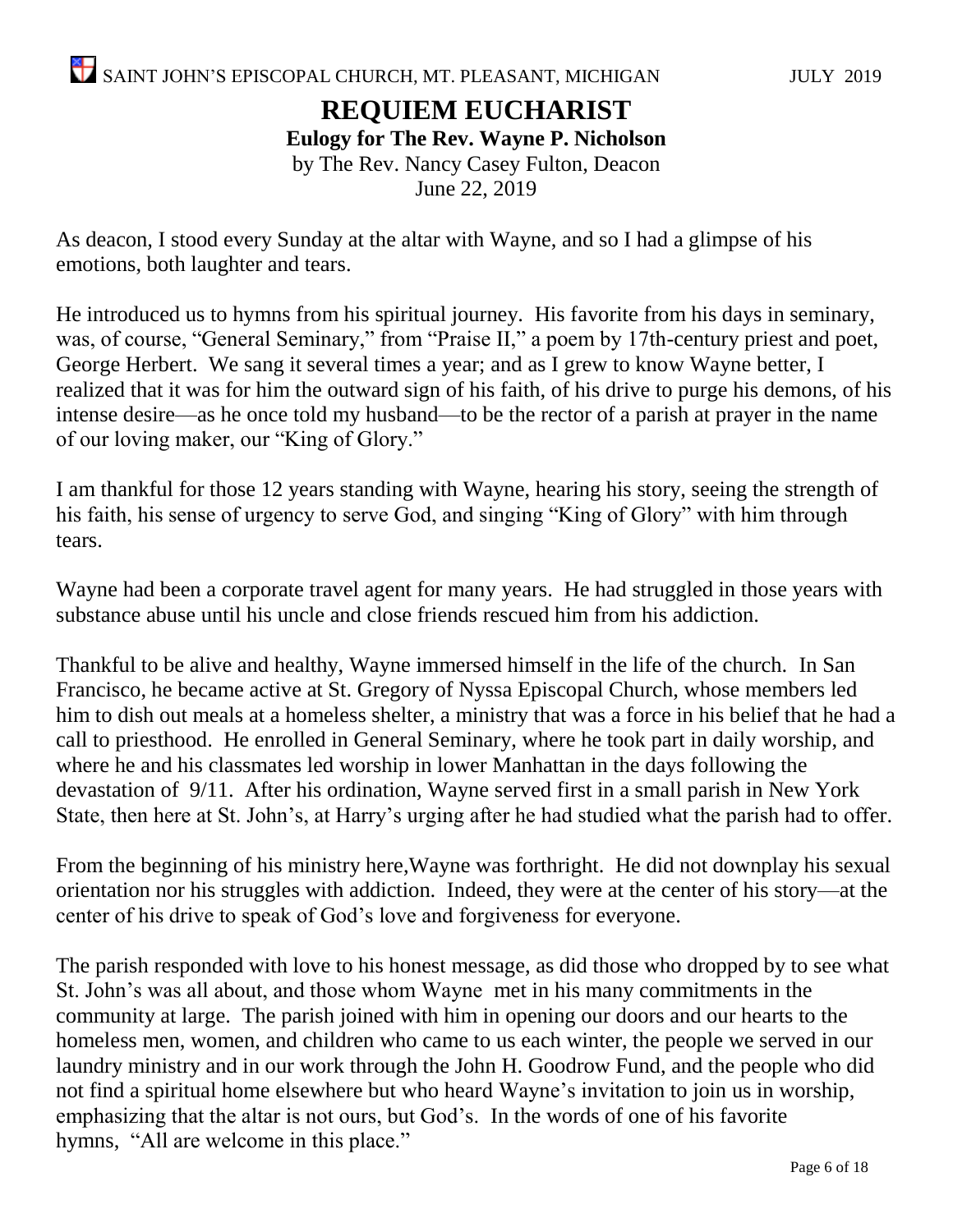Wayne had endless energy. He liked a "busy" parish, and in St. John's he had just that  $-a$ "pastoral sized parish" with a program mentality, a parish that had too much to do, but that responded to Wayne's energy as we embraced those around us who needed our love.

He supported Sister Diane in her leadership at Emmaus Monastery, celebrating the Eucharist with her congregation on many Sunday evenings. And he supported her in her discernment of her vocation that eventually led to her ordination as a priest, a life-long dream.

He welcomed me as his colleague, and gave me permission to write prayers and liturgies for use in the parish. For that I am truly thankful.

Wayne was our priest, but he was in many ways a chaplain to the community. He was on the board of the free medical clinic in Mt. Pleasant, and he was active in the local clergy association, as well as in the diocese, where he made many friends over the years of attending committee meetings, conventions, and clergy gatherings.

Wayne shared his love with this parish in many ways. He was a good cook who enjoyed entertaining our choral scholars who were often recipients of his hospitality, as were the carolers who sang Christmas cheer for homebound parishioners and to residents of Lynnwood Home. After caroling, Wayne would serve cookies and hot chocolate, then sit down at the piano and lead us in "Have Yourself a Merry Little Christmas." There were few dry eyes. He and Harry would travel near and far to our choral scholars' concerts and recitals, showing us all how to draw our CMU students into our lives and to be present at the significant events of their lives.

When Harry's nephew, Zach, needed a change in his life, Wayne and Harry welcomed him with open arms — a gift of months that grew into years.

When my mother died, Wayne and Harry, who were visiting a former choral scholar nearby, came to her funeral, giving me the strength to get through her Catholic priest's impersonal homily.

Wayne was truly a larger than life presence, especially when he draped his tall, thin frame with richly embellished vestments. He did most everything with gusto — gardening, cooking and baking, interior design, and weaving. Harry gave Wayne a table-top loom one Christmas, and within months he graduated to a large loom, which he used skillfully. Some of you may have received a gift of Wayne's weaving.

These past two weeks, Henry and I have been staying at our rental cottage in the dunes at Saugatuck as we have done for more than 30 years. Wayne and Harry spent a few days there with us on two or three different occasions, and so our time there this year was bittersweet,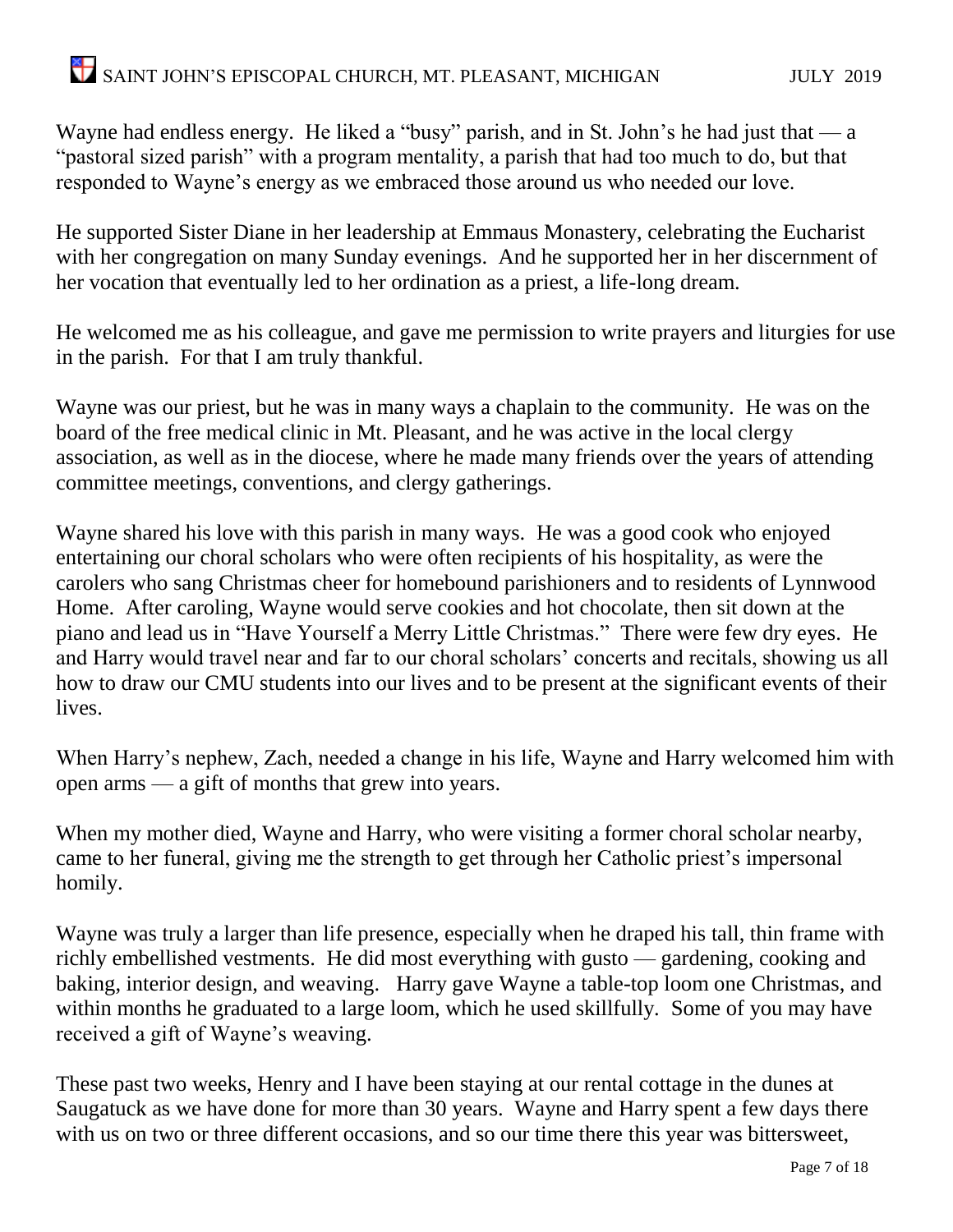filled with memories … and sadness. I remember especially the first visit. Wayne swept in the door with a basketful of fixings for pie, grilled chicken, and salad. He changed into swimming trunks, grabbing his towel as he hurried down the steps to the beach. It was that visit when we learned that Wayne LOVED shopping! He and Harry joined us in cruising through the variety of shops in downtown Saugatuck, many of them catering to good cooks. We also took them to Sunset Junque, a truly funky "not quite antique" outdoor shop south of town on the Blue Star Highway. There Wayne drooled over a huge, stand-alone Rumanian confessional, ornately carved and painted. We joked about where in St. John's the confessional would fit. Wayne did buy some beautiful paving stones and wind chimes for their garden on High Street, as well as

the "talk quietly" figures hanging on the wall of the undercroft, a reminder to choir and clergy that we rarely heeded. Henry, Harry, and I bought a statue of Buddha, which we sneaked into the church garden one evening. It was there long enough for Wayne to notice it with laughter, but it was soon gone. We never knew where or how.

One year I commissioned from Wayne a woven table runner for my daughter Jenny's birthday. She was so taken with it that she met with Wayne a couple of times when she was visiting us. In an email yesterday, she commented that Wayne had made "a very deep impression" on her. She says, "Among other things his weaving was a kind of meditation or spiritual practice combined with his calling as a priest. Well, I haven't looked at weaving the same way since. There's something deep going on — deep, abiding." And we say, "Amen."

#### *From the Senior Warden --*

#### **ORGANISTS ANNOUNCE RETIREMENTS; NEW ORGANIST APPOINTED**

Our beloved organists, Drs. Mary Lou Nowicki and Moonyeen Albrecht, announced to the Vestry on May 14 their plans to retire. Mary Lou retired on June 30 after 46 years of service as organist and sometime choirmaster. She, of course, had a major role in the acquisition of our tracker organ designed, built, and twice enlarged by her husband, Gabriel Kney. Mary Lou will continue her association with the parish as Organist Emerita. Moonyeen will retire on July 31 after 34 years of service as organist, composer, and sometime choirmaster. During her tenure at St. John's, she composed anthems and liturgical music, some in collaboration with our Deacon Nancy Casey Fulton, specifically for St. John's and the *Bell Mass* which has been used at the principal Sunday Eucharist for many years. Moonyeen will continue her association with the parish as Organist-Composer Emerita. By any standard, their years of faithful devotion, professional services, and support for the development of our Choral Scholar Program and the rich musical traditions of this parish are extraordinary.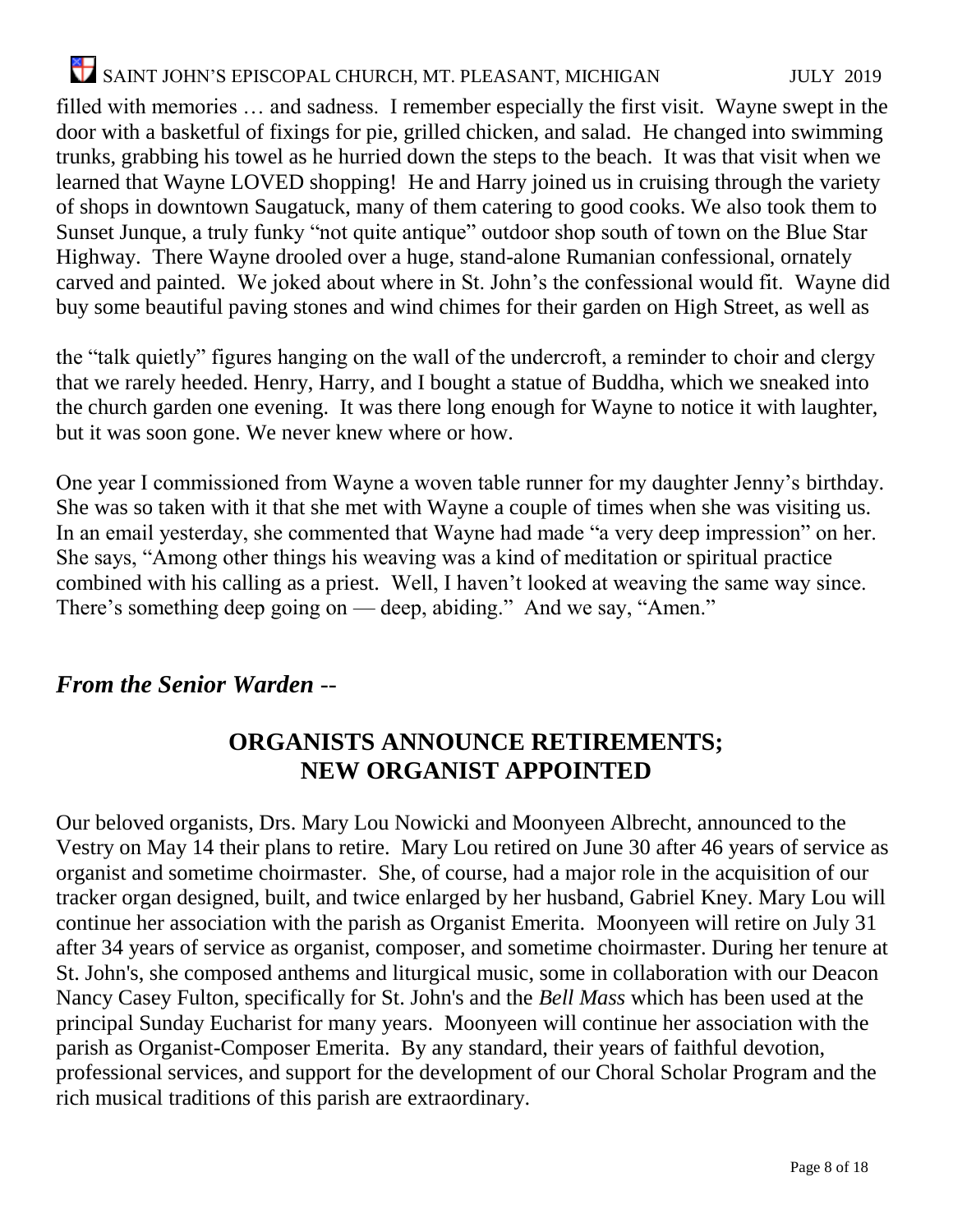Please join us after church on Sunday, July 28, for a champagne brunch in honor of Mary Lou and Moonyeen. We hope their families and friends will join us as well!

At its regular meeting on June 9, the Vestry unanimously approved the appointment of Dennis Flynn of Barryton as Organist, effective on or about August 1. A frequent substitute organist here at St. John's, Dennis studied with both Mary Lou and Moonyeen at Central Michigan University before earning his Master of Music degree at the University of Michigan. Currently, he is organist at the First Methodist Church here in Mt. Pleasant. Previously, he has served variously as organist, choirmaster, or music director at the Episcopal Church of the Saviour, Hanford, CA; Old First Presbyterian Church, San Francisco; St. James Episcopal Church, Paso Robles, CA; and Associate Music Instructor at the U.S. Air Force Academy, Colorado Springs, where he provided music for Cadet Chapel services and administered a music program for over 200 cadets.

#### *COMING SOON!**REGISTER NOW!* **ICON RETREAT** *The Rev. Peter Pearson, Instructor, Monk & Priest* **September 19-21, 2019 9 a.m. - 5 p.m. daily Parish House**

The Center for Christian Spirituality is now accepting registrations for the **Icon Retreat.** The sessions run from 9 a.m. to 5 p.m. daily in the Parish House. No previous experience or artistic proficiency required. The retreat is limited to 20 people. The cost is \$350 per person and includes lunch, art supplies, instruction, and half the cost of Fr. Pearson's airfare, accommodations, and meals.

**Reserve a space by July 15** by calling the Parish Secretary at (989) 773-7448 and providing a \$100 deposit payable to:

> The Center for Christian Spirituality St. John's Episcopal Church 206 West Maple Street Mt. Pleasant MI 48858

The balance of \$250 is due by August 15.

On Sunday, September 22, Fr. Pearson will preach at the 8 a.m. and 10 a.m. Eucharists, and there will be a display and blessing of the icons in church.

You may visit Fr. Pearson's website:

<https://www.facebook.com/Peter-Pearson-1481031262164372/>

His book, *A Brush with God: An Icon Workbook,* is available from Amazon.

For more information, call Sr. Linda-Susan Beard at cell phone number (989) 807-0216.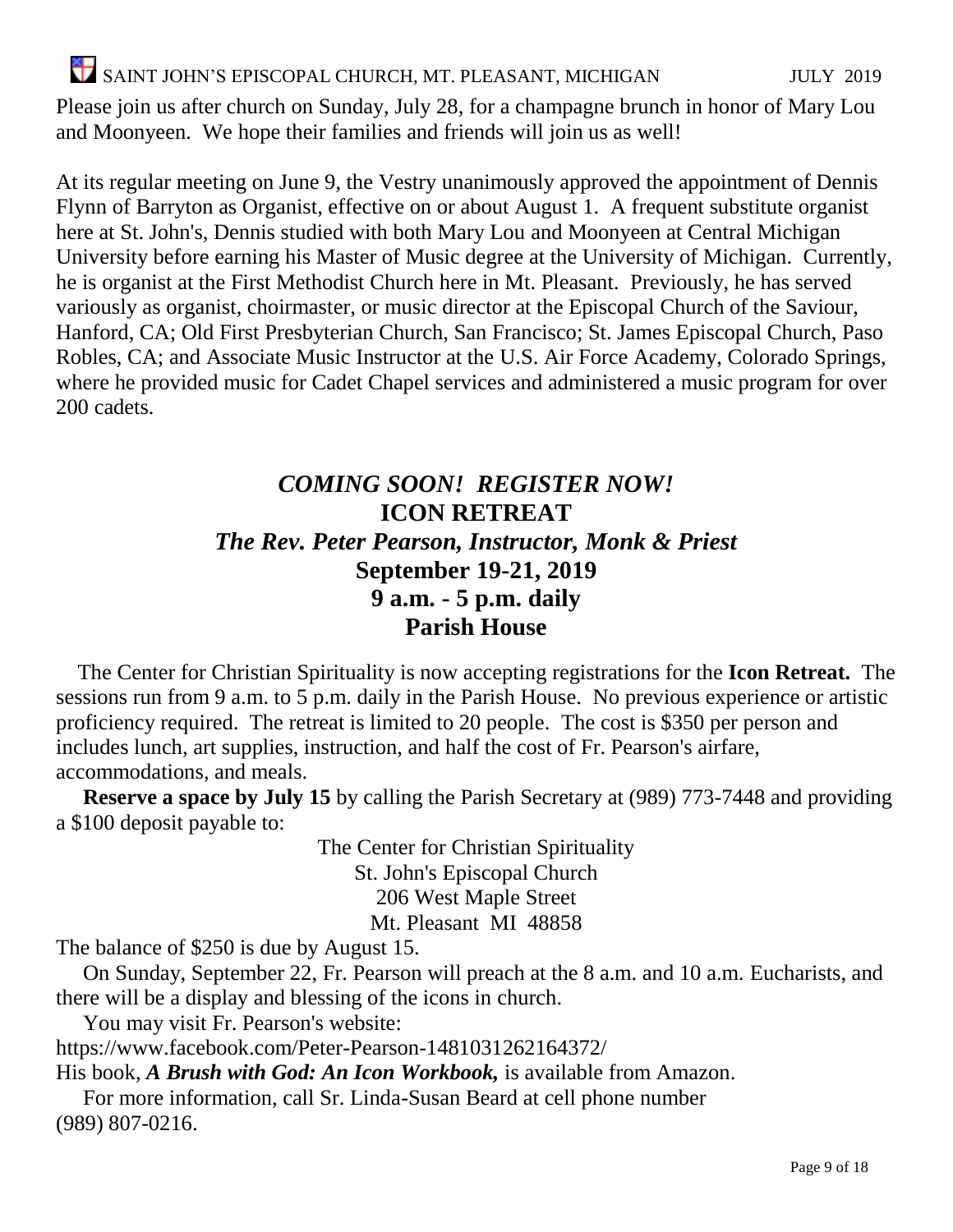### **The Order of Daughters of the King**

Members of The Order of the Daughters of the King® undertake a Rule of Life, incorporating the [Rule of Prayer](https://www.doknational.org/?page=RuleofPrayer) and the [Rule of Service.](https://www.doknational.org/?page=RuleofService) By reaffirmation of the promises made at Baptism and Confirmation, a Daughter pledges herself to a lifelong program of Prayer, Service, and [Evangelism,](https://www.doknational.org/page/RuleofLife?page=Evangelism) dedicated to the spread of Christ's Kingdom and the strengthening of the spiritual life of her parish.



The St. John's Chapter of the Daughters of the King will be holding instructional sessions for women who are interested in becoming a member. We will be holding these study seesions on July  $8<sup>th</sup>$ , August  $12<sup>th</sup>$  and September  $16<sup>th</sup>$  from noon to 2pm in the undercroft.

If you are interested please contact Pamela Dingman as soon as possible so that we may order the study guides for the new members. She can be reached at phone 989- 772-4814 or email [padingman@hotmail.com](mailto:padingman@hotmail.com)

Pamela A. Dingman, President



## **EFM – Education for Ministry**

A new year is upon us and now is the time to consider joining us. EFM is a four-year journey into discovering your Christian heritage. Study includes

the Old Testament, the New Testament, Christian History, and in year four, we explore what it means to be a Christian. This is not a bible study; it is an historical and a self-discovery journey.

Everyone is welcome to join. The deadline for sign-up and payment is August 9, 2019. Cost is \$375.00 per year, which includes your books for the class. Classes are held in the Parish House on Mondays at 5:30 pm and last approximately two hours. We meet from September to May.

Please do not hesitate to inquire about this wonderful program. Everyone who has participated in the past has been happy that they did. Please contact Candy Henderson at [billcandyh@cmacb.org](mailto:billcandyh@cmacb.org) for more information or call me at 989-828- 5230. Thank you so much!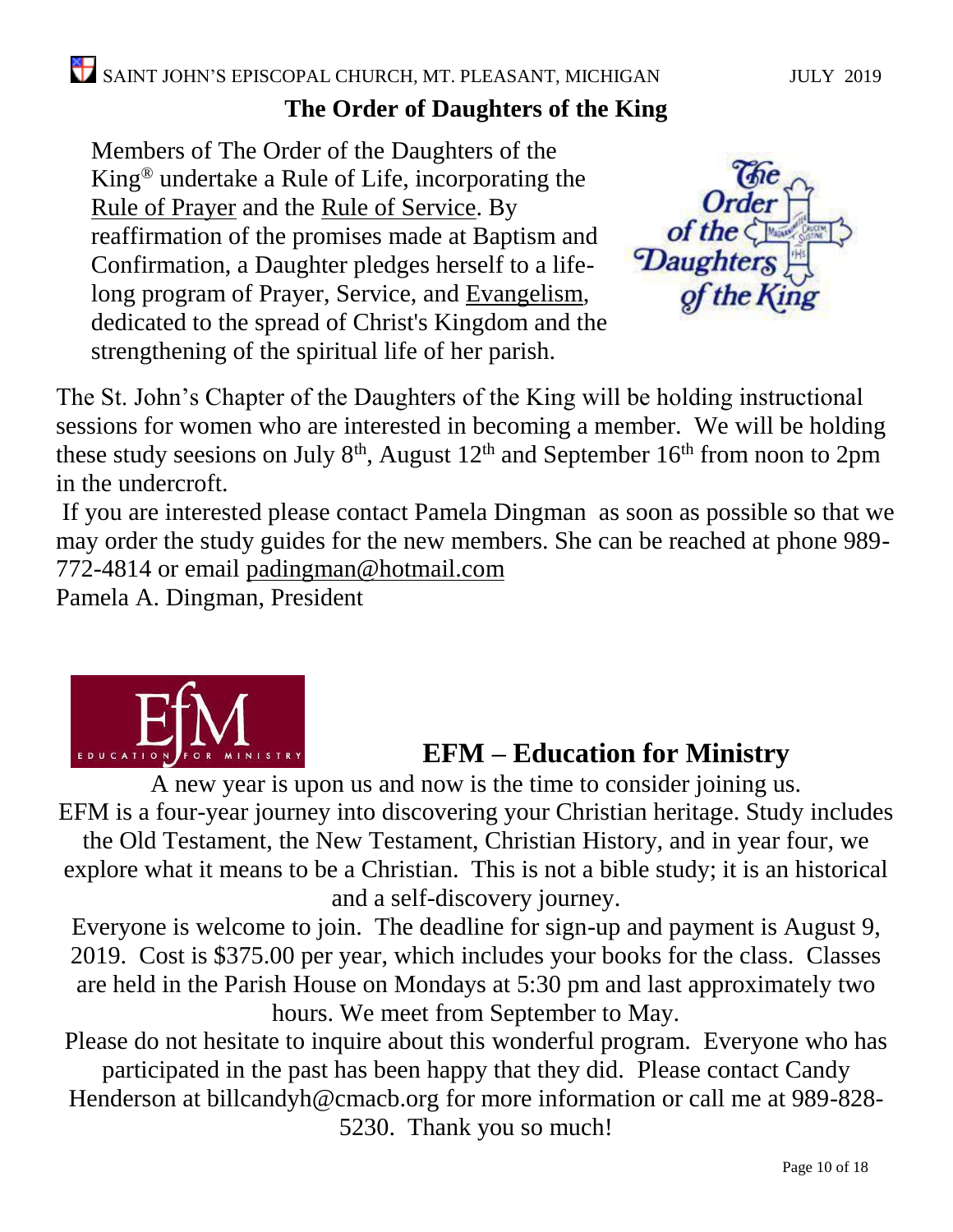

| <b>DATE</b>                                                                                         | <b>LESSONS</b>                                                                        | <b>PRAYERS</b> | <b>GREETERS</b>      | <b>COFFEE</b><br><b>HOUR</b><br><b>HOSTS</b> | <b>ACOLYTES</b>     | <b>ALTAR</b><br><b>GUILD</b> |
|-----------------------------------------------------------------------------------------------------|---------------------------------------------------------------------------------------|----------------|----------------------|----------------------------------------------|---------------------|------------------------------|
|                                                                                                     |                                                                                       |                |                      |                                              |                     |                              |
| July 7                                                                                              |                                                                                       |                |                      |                                              |                     |                              |
|                                                                                                     | 9:00 a.m.                                                                             | 9:00 a.m.      | <b>Sharon Bolton</b> | Rod Leslie                                   | Emma                | Pamela                       |
| 4                                                                                                   | Karen                                                                                 | Carol          | and                  | and Marian                                   | Dingman             | Dingman and                  |
| <b>Pentecost</b>                                                                                    | Varanauskas                                                                           | Laufferr       | Marcia Davvid        | Matyn                                        |                     | Harriett White               |
|                                                                                                     |                                                                                       |                |                      |                                              |                     |                              |
|                                                                                                     | Lectionary: Isaiah 66:10-14                                                           | Psalm 66:1-8   |                      | Galatians 6:(1-6)7-16                        | Luke 10:1-11, 16-20 |                              |
| July 14                                                                                             |                                                                                       |                |                      |                                              |                     |                              |
|                                                                                                     | 9:00 a.m.                                                                             | 9:00 a.m.      | Tom and              | D.J.Procor                                   | Adam Baker          | Pamela                       |
| 5                                                                                                   | Jessica                                                                               | Jim            | Mary Ellen           | and Christi                                  |                     | Dingman and                  |
| <b>Pentecost</b>                                                                                    | Vinciguerra                                                                           | Thurston       | Cochrane             | <b>Brookes</b>                               |                     | Harriett White               |
|                                                                                                     |                                                                                       |                |                      |                                              |                     |                              |
|                                                                                                     | Lectionary: Deuteronomy 30:9-14<br>Colossians 1:1-14<br>Psalm 25:1-9<br>Luke 10:25-37 |                |                      |                                              |                     |                              |
| July 21                                                                                             |                                                                                       |                |                      |                                              |                     |                              |
|                                                                                                     | $9:00$ a.m.                                                                           | $9:00$ a.m.    | David and            | Elizabeth                                    | Rex                 | Lynne                        |
| 6                                                                                                   | Judy                                                                                  | Mary           | Jennifer             | <b>Brockman</b>                              | Dingman             | L'Hommedieu                  |
| <b>Pentecost</b>                                                                                    | Wagley                                                                                | Kiesgen        | Dingman              | and Bernice                                  |                     | and Martha                   |
|                                                                                                     |                                                                                       |                |                      | Cole                                         |                     | Rarick                       |
|                                                                                                     |                                                                                       |                |                      |                                              |                     |                              |
|                                                                                                     | Lectionary: Genesis 18:1-10a                                                          | Psalm 15       | Colossians 1:15-28   |                                              | Luke 10:38-42an     |                              |
| July 28                                                                                             |                                                                                       |                |                      |                                              |                     |                              |
|                                                                                                     | $9:00$ a.m.                                                                           | 9:00 a.m.      | Ford and             | Clancy and                                   | <b>Adam Baker</b>   | Lynne                        |
| 7                                                                                                   | Barbara                                                                               | Henry          | Pamela               | Pat                                          |                     | L'Hommedieu                  |
| <b>Pentecost</b>                                                                                    | Sheperdigian                                                                          | Ftlton         | Dingman              | DeLong                                       |                     | and Martha                   |
|                                                                                                     |                                                                                       |                |                      |                                              |                     | Rarick                       |
|                                                                                                     |                                                                                       |                |                      |                                              |                     |                              |
| Lectionary: Genesis 18:20-32<br>Psalm 138<br>Colossians 2:6-15, (16-19)<br>Luke 11:1-13             |                                                                                       |                |                      |                                              |                     |                              |
| <b>August 4</b>                                                                                     |                                                                                       |                |                      |                                              |                     |                              |
|                                                                                                     | $9:00$ a.m.                                                                           | 9:00 a.m.      | Joan Kadler          | David and                                    | Emma                | Pamela                       |
| 8                                                                                                   | Mary Ellen                                                                            | Nancy          | and Mary             | Jennifer                                     | Dingman             | Dingman                      |
| <b>Pentecost</b>                                                                                    | Cochrane                                                                              | Hartshorne     | Kiesgen              | Dingman                                      |                     |                              |
|                                                                                                     |                                                                                       |                |                      |                                              |                     |                              |
| Colossians 3:1-11<br>Lectionary: Ecclesiastes 1:2, 12-14; 2:18-23<br>Psalm 49:1-11<br>Luke 12:13-21 |                                                                                       |                |                      |                                              |                     |                              |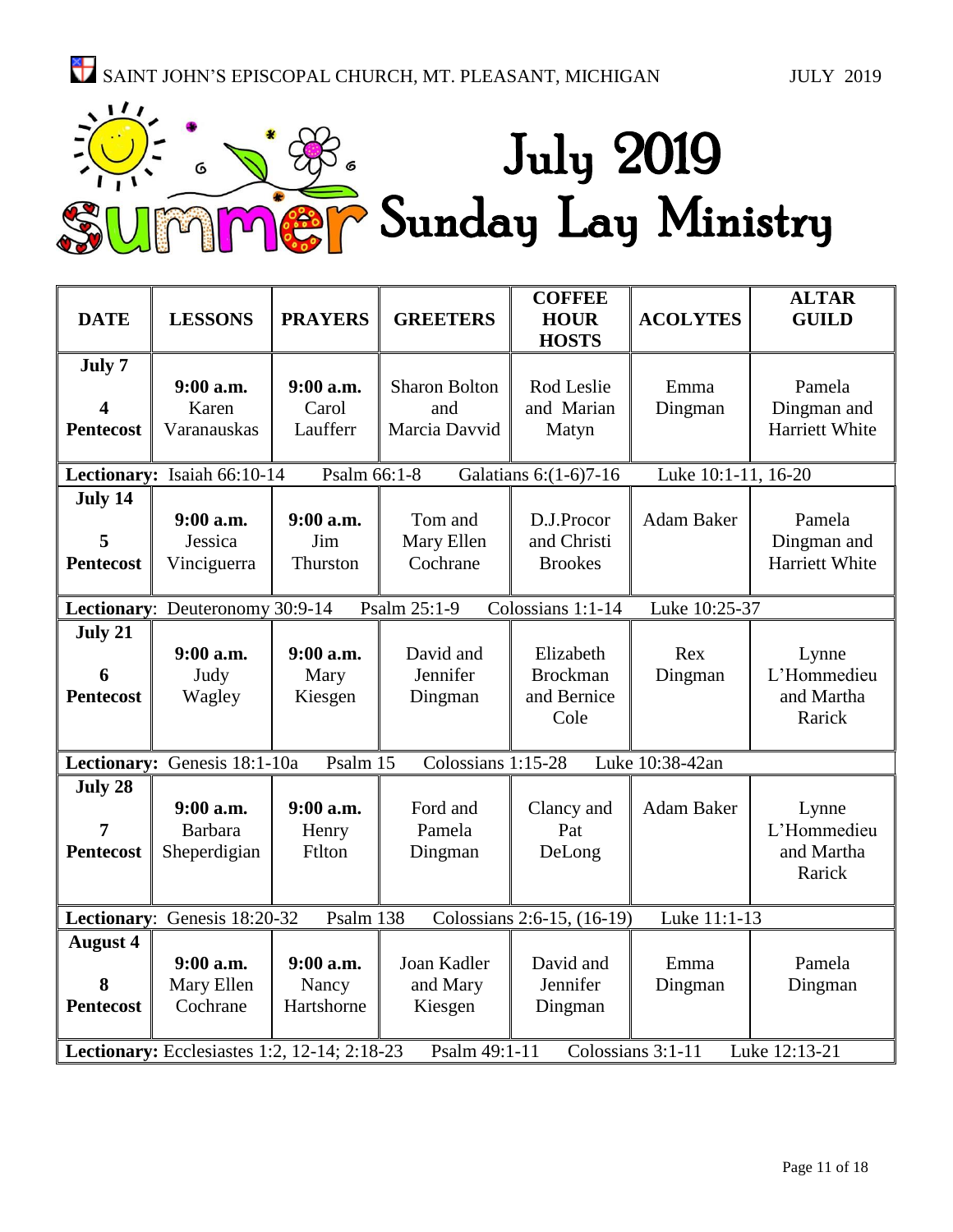| Sunday                                                                                                                                           | Monday7                                 | Tuesday                            | Wednesday         | Thursday        | Friday               | Saturday       |
|--------------------------------------------------------------------------------------------------------------------------------------------------|-----------------------------------------|------------------------------------|-------------------|-----------------|----------------------|----------------|
|                                                                                                                                                  |                                         | $\overline{2}$                     | 3 <sup>1</sup>    | 4               | 5                    | 6              |
|                                                                                                                                                  | 4 p.m.                                  | 10 a.m. Tai Chi<br>5:30 pm Yoga    |                   | 10 a.m. Tai Chi | <b>Office Closed</b> |                |
|                                                                                                                                                  | <b>Music Meeting</b>                    | 7 p.m.<br>Compassionate<br>Friends | 6:30 p.m.<br>Yoga | J               |                      |                |
| Pentecost 4<br>July 7                                                                                                                            | 8                                       | 9                                  | 10                | 11              | 12                   | 13             |
| 9 a.m. Holy Eucharist<br>SS after Coffee Hour<br>10 am Pine River                                                                                | 12-2 p.m<br>Daughters of th<br>the King | 10 a.m. Tai Chi                    |                   | 10 a.m. Tai Chi | <b>Office Closed</b> |                |
| 5 pm Holy Eucharist<br>at Emmaus Monastery<br>5 pm Yoga                                                                                          | 4 p.m.<br><b>Music Meeting</b>          | 5:30 pm Yogaa                      | 6:30 p.m.<br>Yoga |                 |                      |                |
| Pentecost 5<br>Junly 14                                                                                                                          | 15                                      | 16                                 | 17                | $\overline{18}$ | $\overline{19}$      | 20             |
| 9 a.m. Holy Eucharist<br>SS after Coffee Hour<br>10 am Pine River                                                                                | $9:30$ a.m.<br><b>Staff Meeting</b>     | 10 a.m. Tai Chi                    |                   | 10 a.m. Tai Chi | <b>Office Closed</b> |                |
| 11 am Vestry Meeting<br>5 pm Holy Eucharist<br>at Emmaus Monastery<br>5 pm Yoga                                                                  | 4 p.m.<br><b>Music Meeting</b>          | 5:30 p.m. Yoga                     | 6:30 p.m.<br>Yoga |                 |                      |                |
| Pentecosr 6<br>July $21$                                                                                                                         | 22                                      | 23                                 | 24                | 25              | 26                   | 27             |
| 9 a.m. Holy Eucharist<br>SS after Coffee Hour<br>10 am Pine River                                                                                | 4 p.m.                                  | 10 a.m. Tai Chi                    |                   | 10 a.m. Tai Chi | <b>Office Closed</b> |                |
| 5 pm Holy Eucharist<br>at Emmaus Monastery<br>5 pm Yoga                                                                                          | <b>Music Meeting</b>                    | 5:30 p.m. Yoga                     | 6:30 p.m.<br>Yoga |                 |                      |                |
| July 28<br>Pentecost 7                                                                                                                           | 29                                      | 30                                 | 31                | August 1        | $\overline{2}$       | 3 <sup>1</sup> |
| 9 a.m. Holy Eucharist<br>SS after Coffee Hour<br><b>Brunch for Organists</b><br>10 am Pine River<br>5 pm Potluck &<br><b>Eucharist at Emmaus</b> | 4 p.m.<br><b>Music Meeting</b>          | 10 a.m. Tai Chi<br>5:30 p.m. Yoga  | 6:30 p.m.<br>Yoga | 10 a.m. Tai Chi | <b>Office Closed</b> |                |
| Monastery<br>5 pm Yoga                                                                                                                           |                                         |                                    |                   |                 |                      |                |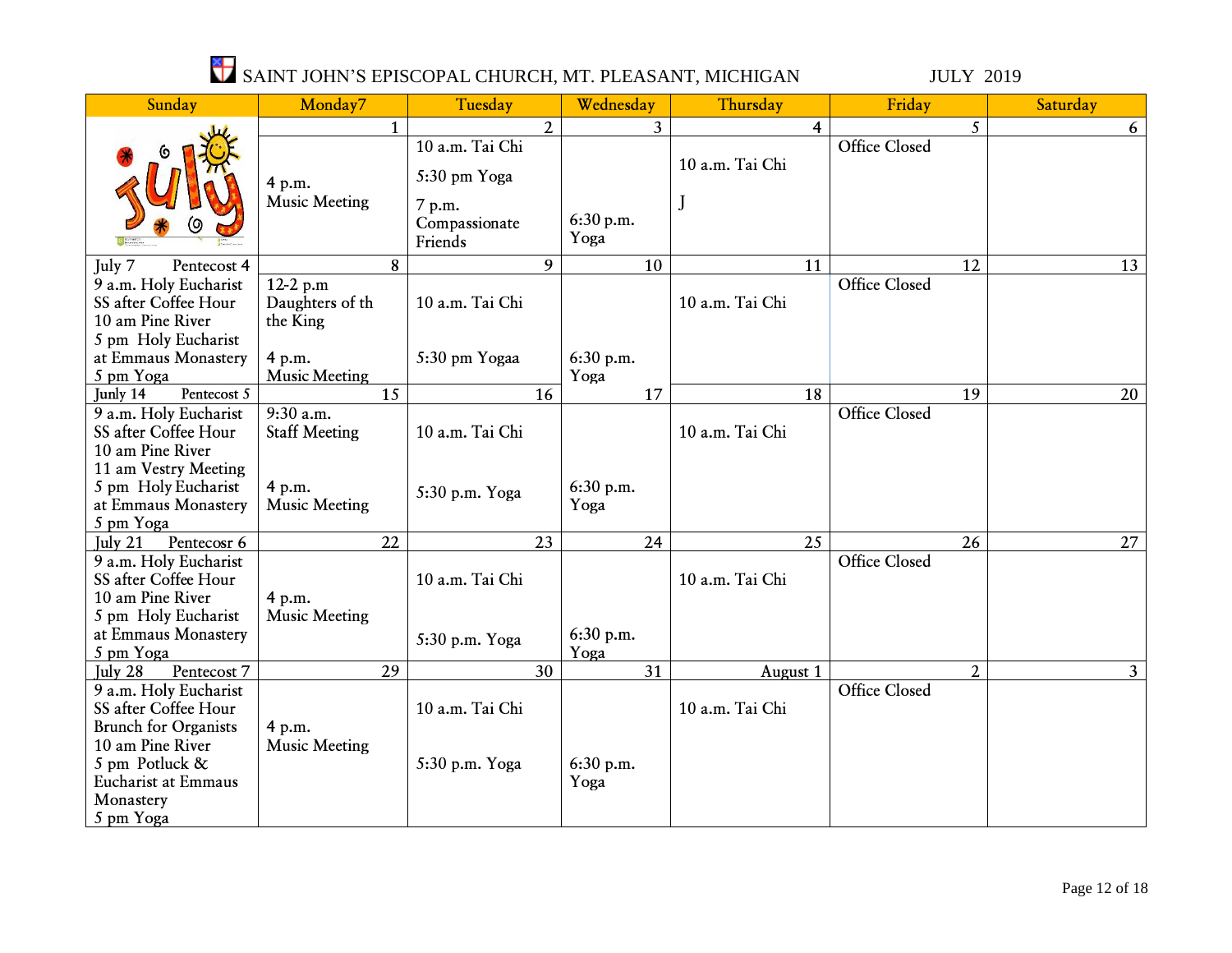**This is our Greeter/Coffee Hour Host Schedule—If you cannot serve on the date you were given, please exchange dates with someone else on the list and call the Parish Secretary at 773-7448**

**Greeters**



#### **July**

- Sharon Bolton and Marcia David
- Tom and Mary Ellen Cochrane
- David and Jennifer Dingman
- Ford and Pamela Dingman

#### **August**

- Joan Kadler and Mary Kiesgen
- David, Nancy and Matthew Kinney
- Ulana Klymyshyn and Lynne L'Hommedieu
- Rod Leslie and Marian Matyn

### **September**

- Colin, Anne, and Matthew Alton
- Sharon Bolton and Sandy Wood
- Tom and Mary Ellen Cochrane
- David and Jennifer Dingman
- Ford and Pamela Dingman

**Coffee Hour Hosts**



**July**

- Rod Leslie and Marian Matyn
- D.J. and Misha Proctor and Christi Brookes
- Elizabeth Brockman and Bernice Cole
- Clancy and Pat DeLong

#### **August**

- David and Jennifer Dingman
- Ford and Pamela Dingman
- Joan Kadler and Mary Kiesgen
- Kendall and Lois Klumpp

### **September**

- Lynne L'Hommedieu and Sandy Wood
- Rod Leslie and marian Matyn
- D. J. and Misha Proctor and Christi Brookes
- Harriett White and Sandy Wood
- Colin, Anne, and Matthew Alton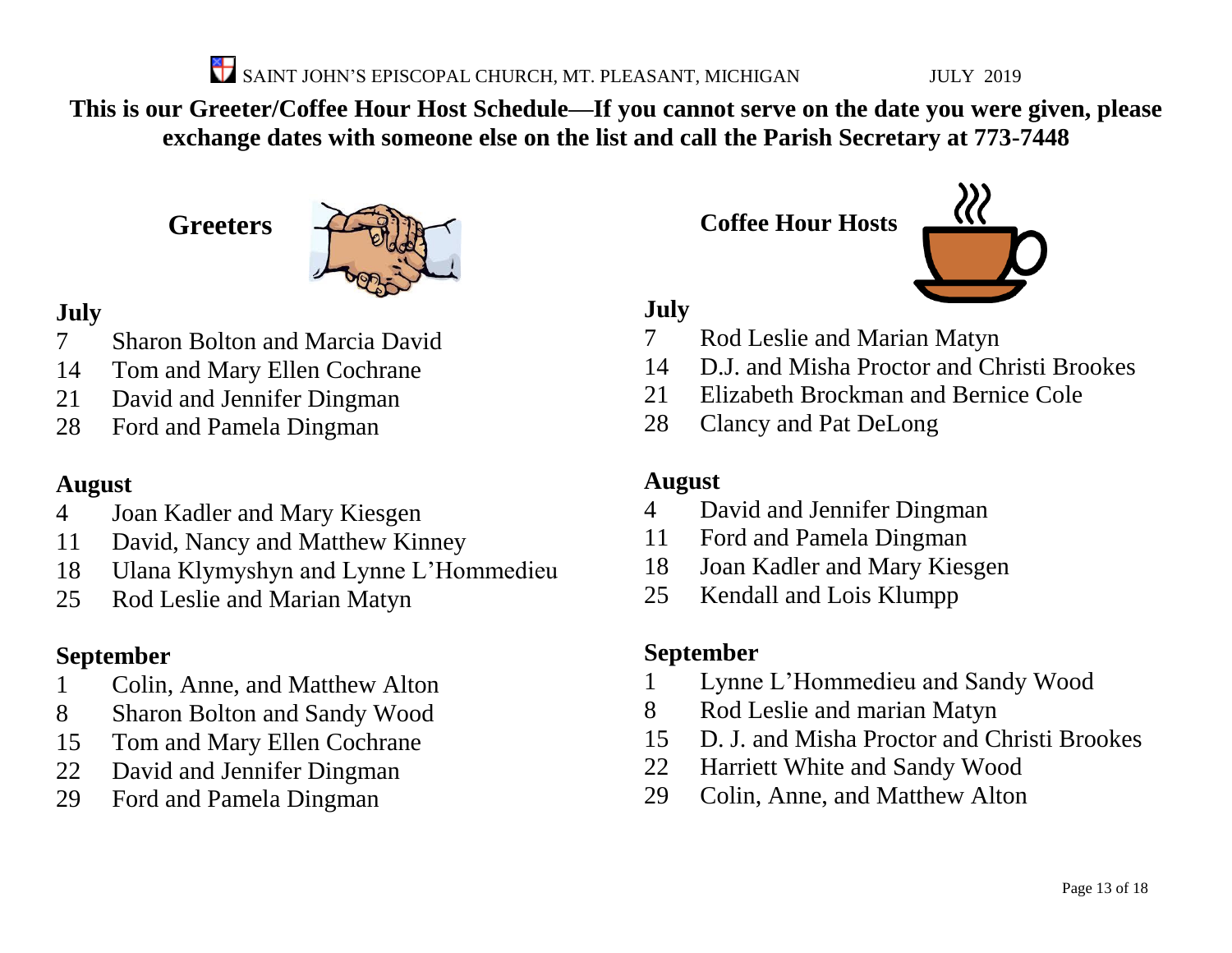#### **St. John's Episcopal Church Vestry Minutes, June 9, 2019**

Present are Adam Baker (clerk), David Shirley, Diane Stier, Ulana Klymyshyn, Ella Jo Regan, Harriett White, Clancy DeLong, Marcia David, Nancy Herman-Kinney.

Diane opened with a prayer. Ella moved Vestry approve May minutes, Nancy seconded. Vestry approved.

Adam reported that the surveys have been collected and Alice Ciccu is starting to compile the data.

Nancy reported different bids for repairing the roof. A couple of issues are the ventilation of the roof and guano removal, which will add significantly to the costs.

Marcia moves the Vestry ask Eric to take over as Buildings & Grounds when Nancy is away in July.

Clancy completed the financial report.

David reported that on June 17th, Eric will meet with some people to take measurements of acoustics in the Parish Hall and discuss renovations.

Ulana moved that Vestry revise our mission statement, replacing the words "Anglican Tradition" with "Episcopal Church Tradition." Harriett seconded. Vestry approved.

Vestry went into closed session. Vestry comes out of closed session.

Nancy asked for permission to continue discussing roofing proposals with the contractors, because she would like to get an offer locked in. She will email Vestry for an email vote.

Ulana moved that the Vestry has considered a wide range of security measures and Vestry has decided, at this time, not to act on any of them. Ella seconded. Vestry approves.

Marcia moved Vestry approves, Ulana seconded. Vestry adjourned.

Next meeting is for July 14.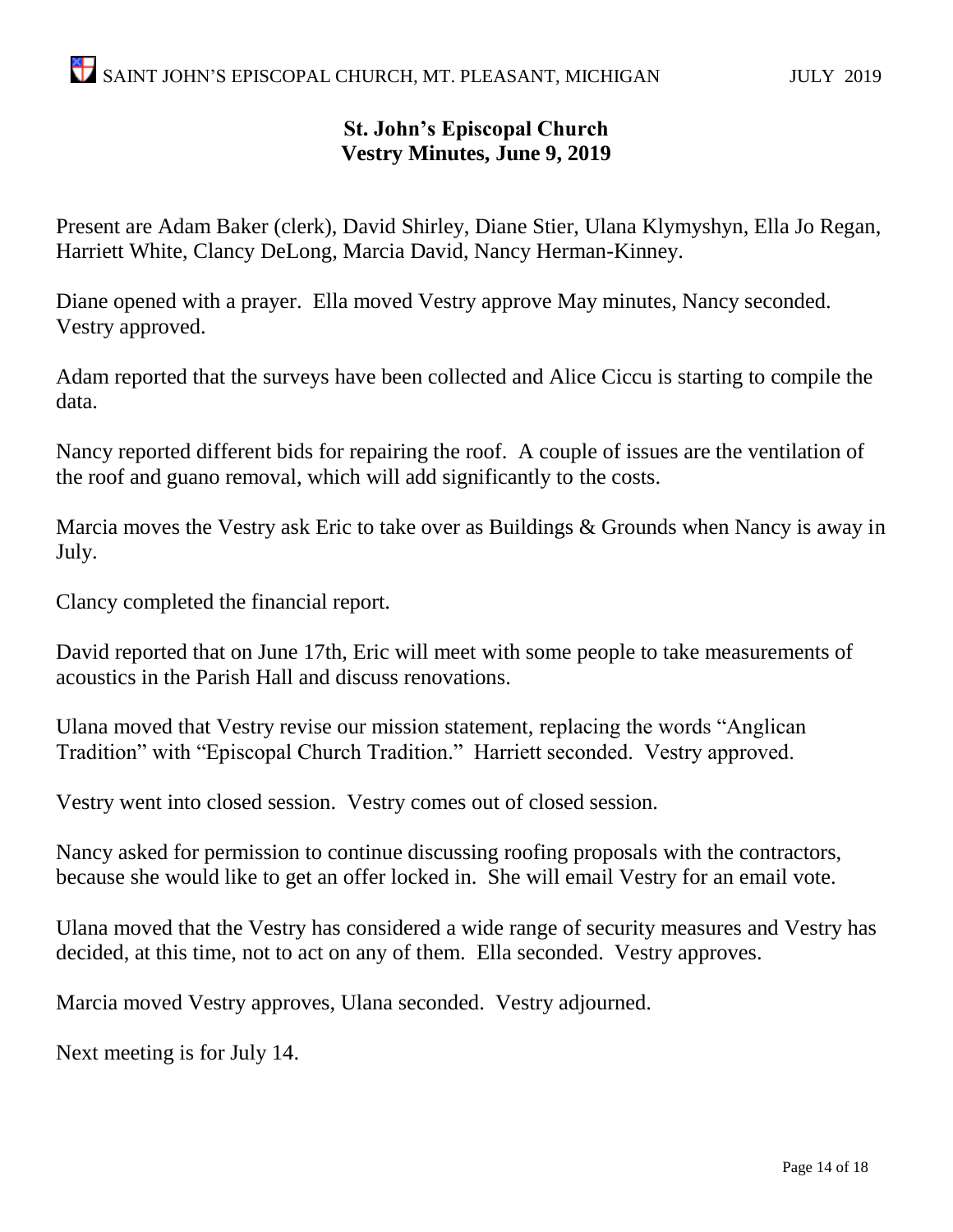### SAINT JOHN'S EPISCOPAL CHURCH, MT. PLEASANT, MICHIGAN JULY 2019 **May 2019 Financial Report**

Below is a summary of operating fund activity through the end of May (41.67%).

#### **Operating fund receipts over (under) expenditures........................\$ 2,451.74**

Income and expenses track very closely to budget through May. The Capital Fund reverse for which to draw mortgage payments is less than two payments. Please verify that your Capital Fund pledge amounts are up to date as well as pledges for specific items. The good news is that the mortgage balance is now less than \$150,000.00.

The campaign to retire the mortgage will commence once additional capital expenditures are known (new roof, noise dampening system, etc.).

#### **Cash balances on May 31, 2019 are as follows:**

#### **Capital Campaign funds balance on May 1, 2019 ...........................9,676.21 Capital Campaign funds balance on May 31, 2019 .........................7,380.02**

#### **Capital Fund Activity For May:**

 **Net Activity ..................................................... (2,296.19)**

#### **BUILDING PROJECT**

| Non-Capitalized Expenses (Bank Fees/Interest) 22,015.45 |  |
|---------------------------------------------------------|--|

 **Subtotal..........................................................464,361.16**

Anticipated Expenses:

#### **TOTAL PROJECT COST.....................................475,910.92**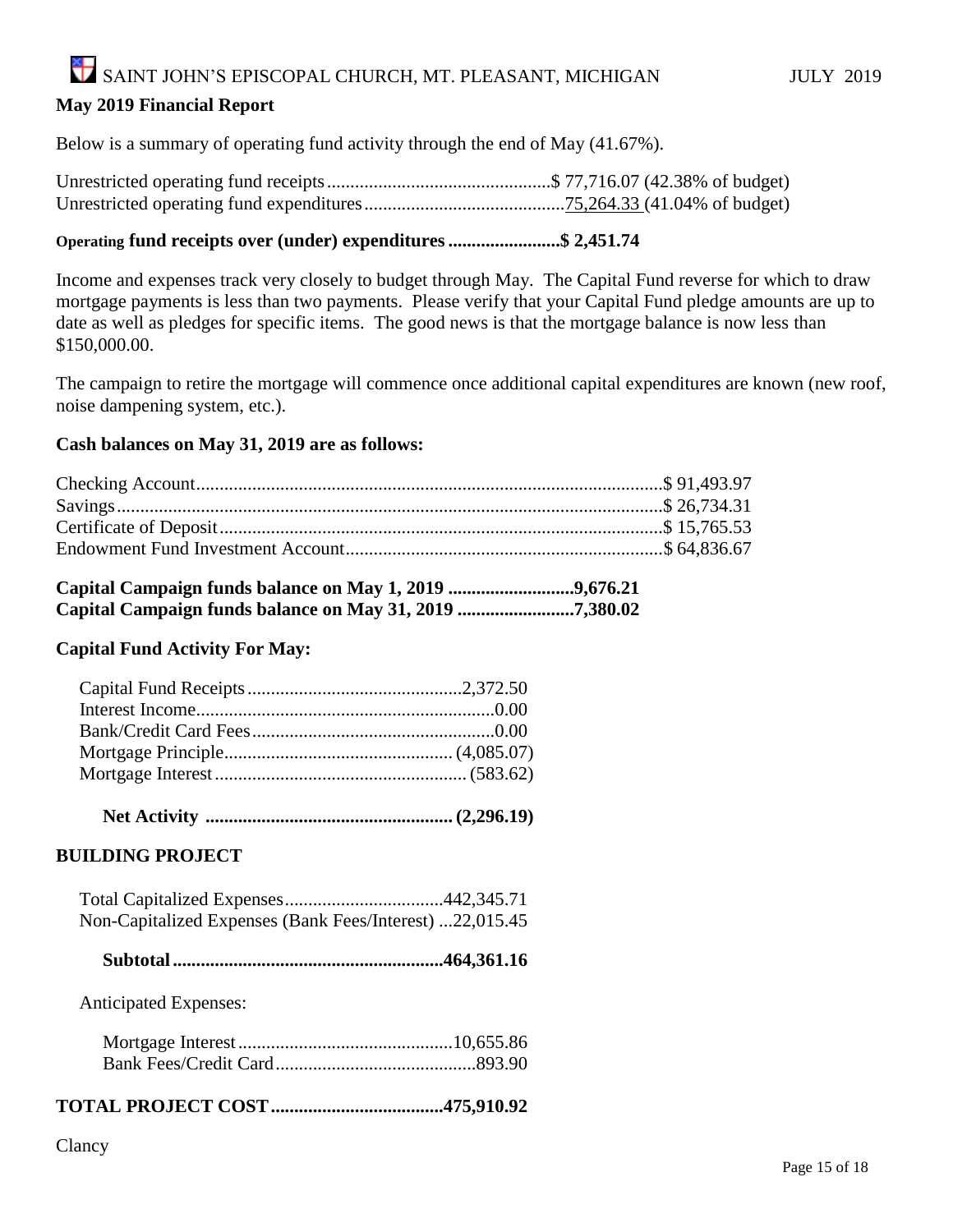#### **ANGLICAN WORTHIES**

#### 346. Yonge, Charlotte (1823-1901) Novelist

Reading about Charlotte Yonge reminds those familiar with the great Victorian novels of \*Dickens, Thackeray, the \*Brontes, the indefatigable Anthony \*Trollope, George Meredith, and George Eliot that there were others in the practice, so to speak, in particular Charlotte Yonge, the spinster who lived with her parents and wrote over two hundred novels, and essays, and short articles. She lived a cloistered life surrendering her time and gifts entirely to the Kingdom as she understood its boundaries. Her fiction was full of characters coping with traditional Christian doctrines and their practices. At a time when the Victorian Church was struggling for a dominant identity, it was assisted by a woman whose conviction was conservative and Tractarian. This was becoming the natural garb of the Episcopal Church.

Charlotte was popular. Fourteen photographs survive. The account in the *Oxford Dictionary of National Biography* opens with a water-color of 1844, Charlotte with her hair in those "cannon curls," the rage of the time. Only nineteen, she looks fetchingly bridal. But hers was not the sentimental tale of a fiancé, a subaltern in the Bengal Lancers who died India, falling foolishly off an elephant. Hers was an almost nun-like dedication to Anglican ideals. Hers was a very different style of life, cloistered, dedicated, almost conventual. Elizabeth Jay writes that "her father's belief in higher education for women [was] accompanied by his conviction that their talents should be employed only under the guidance of a mature Christian male authority [to shape] his daughter's thinking: she remained dependent upon his approval." He taught her mathematics and the classics and hired a tutor to instruct her in French and Spanish. By the time she was seven, she was teaching in the Sunday School her father founded, both mornings and afternoons on the Sabbath. This she performed for seventy years.

The isolation of her father's household and the occasional visits to cousins in Devon developed in Yonge a strong interest in family histories, which she worked out in her fiction. She had her own "family" of sixteen dolls, which she wrote about in her first narrative, "Chateau de Melville" (1832), which she sold at a local bazaar to benefit the village school. The characters she developed in this juvenile work she employed in later works. Elizabeth Jay says, "The successive generations of her factual heroes and heroines are constantly evaluated by their capacity to practice the Christian values of self-sacrificial love, obedience, humility, and submission within the demanding confines of domestic relationships." In other words, she seemed to be writing about herself.

The particular Christian ethos that characterized Yonge's fiction received strengthening when the parish of Horsley nearby called John \*Keble. Keble is known to anyone who has read these Worthies for the last three years about the leaders of the \*Oxford Movement, which included \*Newman, J.H. Froude, and Nathan \*Pusey. Keble had left Oxford and chose a relatively obscure life as a rural priest; he embodied "high church" ritualism, which became so appealing to the youthful novelist. Keble prepared Yonge for confirmation in 1838, "the formative experience of her spiritual life." (Her novel, *The Castle Builders, or, The Deferred Confirmation* [1854] reflects this.) Keble in many ways replaced Charlotte's father as her spiritual guide: he and his wife taught her music and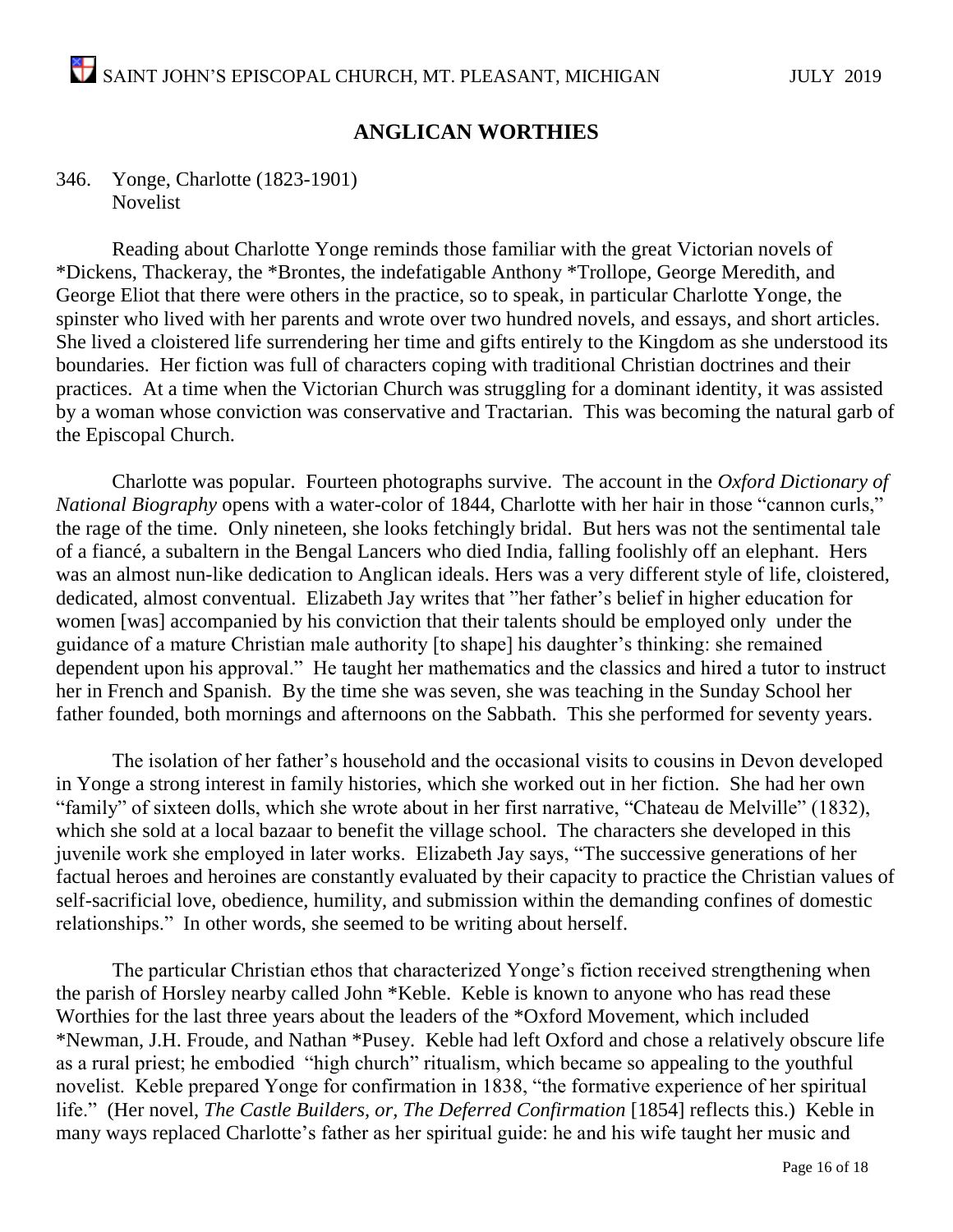drawing, he became her spiritual confessor and the editor of her manuscripts. Jay says that Keble's "emphasis on reserve in communicating religious knowledge was to help her avoid the crude polemics of much contemporary religious fiction," and he certainly encouraged in her a sense of righteous purpose in her work. He obviously continued her father's insistence on suppression of personal desire, which she fed into her characters.

Her first published novel was *Abbeychurch, or, Self Control and Self Conceit* (1844), which dealt with her father's experience in building a new church at Otterbourne. Yonge had become quite involved with writing, corresponding with others, former students, and also contributing to magazines for youthful readers, one of whom was Mary Arnold, who later became, like Yonge, a popular novelist. (Mary Arnold was Matthew \*Arnold's niece.)

Her most famous novel was *The Heir of Radclyffe* (1853) which, in Elizabeth Jay's words, "embodied Tractarian teaching through demonstrating the gradual success of religious discipline in transforming Guy Morville, a Byronic youth, into a saintly, domesticating, self-sacrificing hero." As "quality" fiction goes, it sounds almost indigestible, but William Morris and Dante Gabriel Rossetti, the pre-Raphaelite artists, were quite taken with it, and Charlotte's brother, a soldier, said that "nearly all the young men in his regiment had a copy." By agreement with her father, who controlled all the aspects of her life, Charlotte was not allowed to keep any of the income from her work, so her royalties were directed to Bishop Selwyn of New Zealand to outfit a missionary schooner for the Melanesians. (Oh—the Victorian rage for missions!) Two novels, *The Daisy Chain* (1856) and *The Trial* (1864), provided in their heroines models of conduct for young women, emphasizing the traditional feminine roles of the home. Charlotte declared, "I have no hesitation in declaring my full belief in the inferiority of woman, nor that she brought it upon herself!"

After several historical novels Charlotte joined an Anglican educational order at Wantage, Berkshire, and traveled to Paris and Dublin. She had more freedom in the 1870s, her parents and Keble deceased. Her next work was *The Pillar of the House* (1873), a study of the domestic life of a clergyman and his thirteen children! We are told that this novel discussed such topical religious questions as the importance of fasting and confession. (The church encouraged mission in the South Sea islands. One of her cousins, John Coleridge Patterson, was sent to Melanesia, where he was murdered by the natives. Charlotte undertook to write his biography in 1874.) She wrote several pieces for a periodical advocating need for more mission involvement. In 1900 she published *The Making of a Missionary*.

Yonge wrote over two hundred pieces, fiction and on-fiction, earning enough to support herself, but her brother's business failed, and not only was she obliged to pay his debts, but the family estate had to be sold, and she had to surrender her valuable copyrights. In 1893 she was fired from *The Monthly Packet*, the Christian periodical she had supported for decades. She died of pleurisy in March, 1901, and was buried at the foot of Keble's memorial cross in the yard of her parents' church in Otterbourne. --hlf